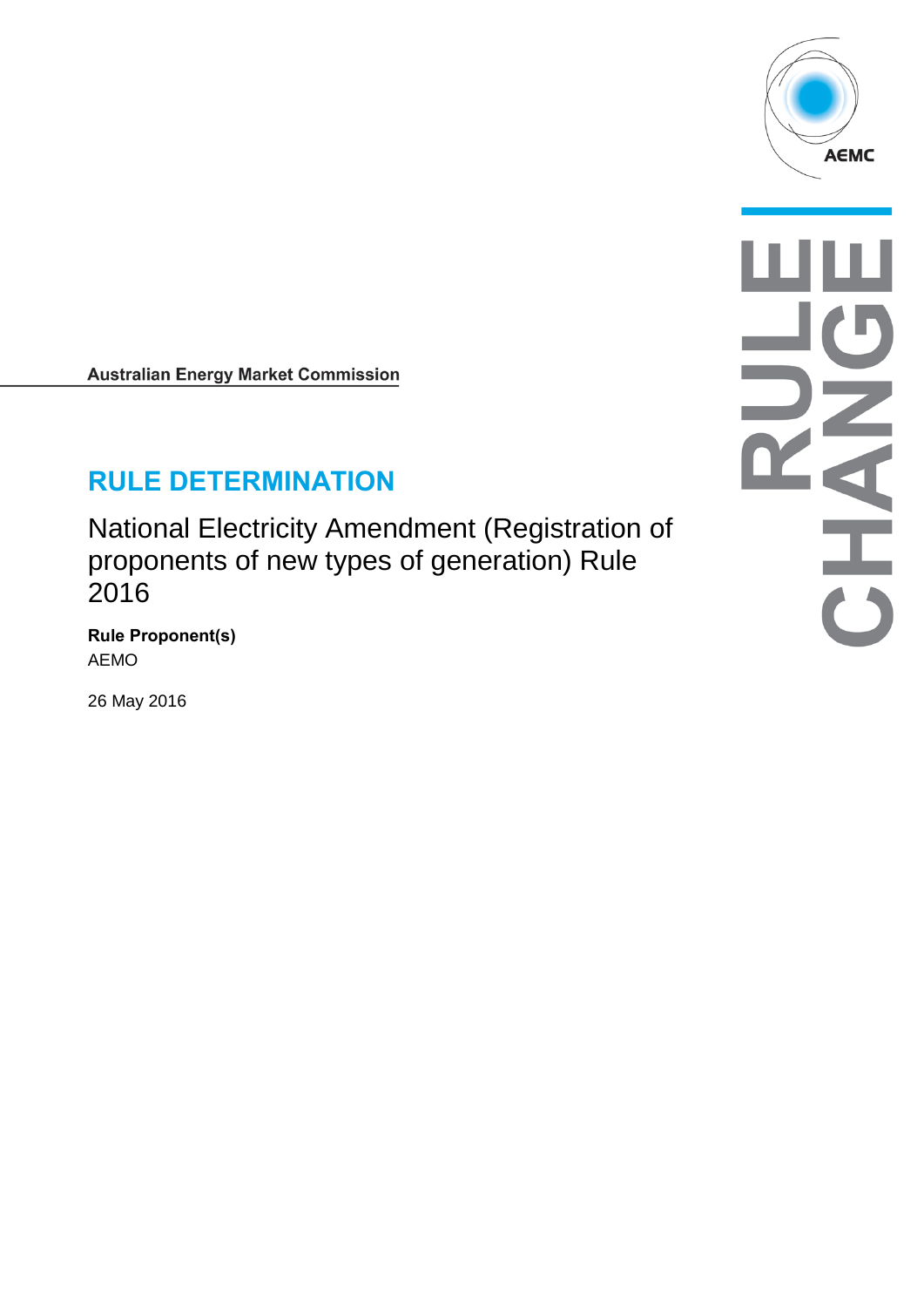#### **Inquiries**

Australian Energy Market Commission PO Box A2449 Sydney South NSW 1235

**E**: aemc@aemc.gov.au **T**: (02) 8296 7800 **F**: (02) 8296 7899

Reference: ERC0204

#### **Citation**

AEMC 2016, Registration of proponents of new types of generation, Rule Determination, 26 May 2016, Sydney

#### **About the AEMC**

The AEMC reports to the Council of Australian Governments (COAG) through the COAG Energy Council. We have two functions. We make and amend the national electricity, gas and energy retail rules and conduct independent reviews for the COAG Energy Council.

This work is copyright. The Copyright Act 1968 permits fair dealing for study, research, news reporting, criticism and review. Selected passages, tables or diagrams may be reproduced for such purposes provided acknowledgement of the source is included.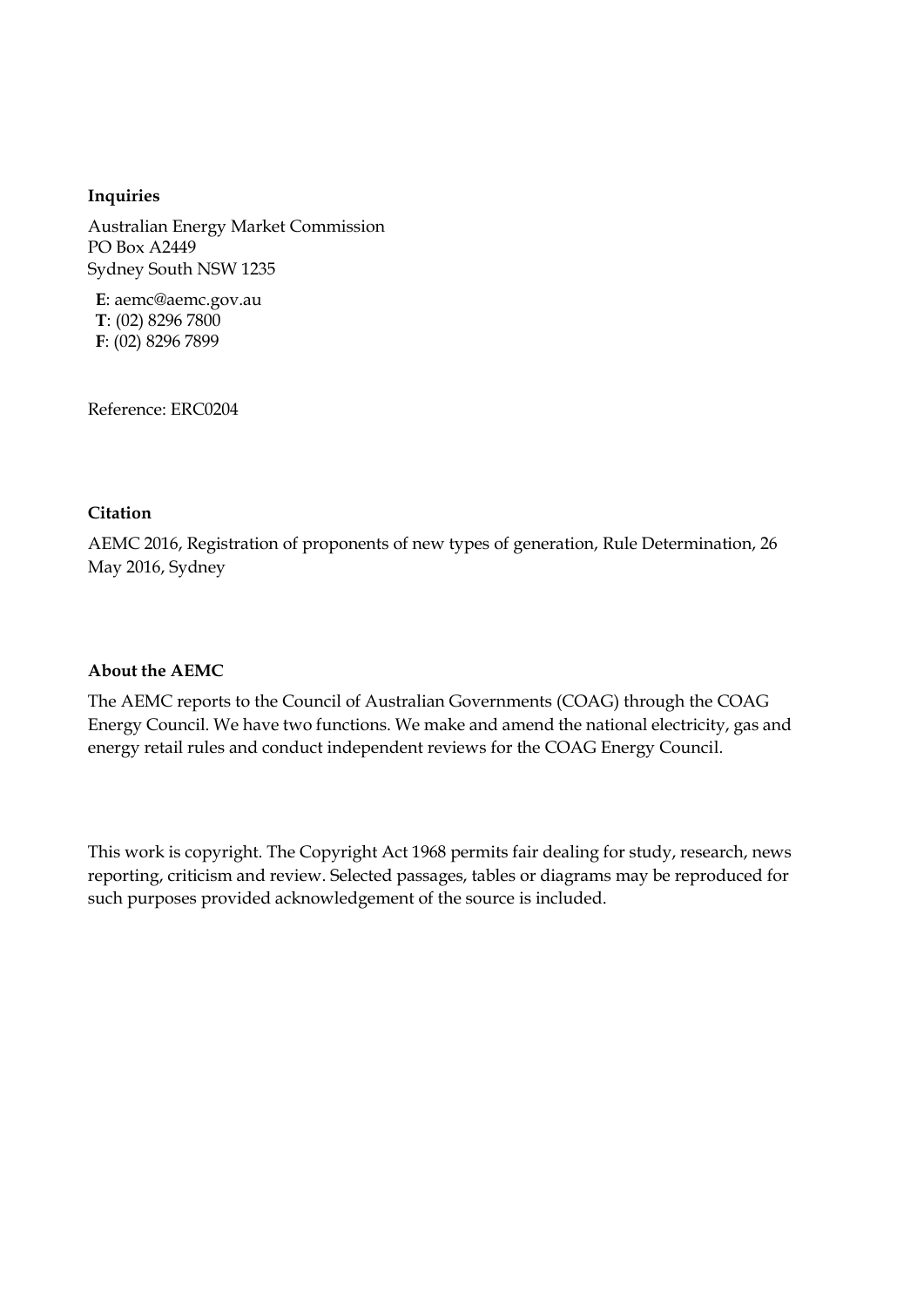## **Summary**

The Australian Energy Market Commission (AEMC or Commission) has determined to make a rule in response to a rule change request submitted by the Australian Energy Market Operator (AEMO). The rule amends the definition of 'generating unit' in Chapter 10 of the National Electricity Rules (NER) to make it clear that the rules for eligibility for registration as a Generator are technology-neutral, so that non-traditional generation like battery storage and solar PV is being appropriately included.

In order to participate in the NEM, a person must become registered in relation to the activity they wish to undertake in the market, eg, generation. AEMO has received a number of inquiries from parties interested in participating in the National Electricity Market (NEM) as 'Generators' who AEMO believes are ineligible for registration because the type of generation they are proposing does not fall within the current definition of 'generating unit'.

A number of submissions to the AEMC's work on the Integration of Energy Storage<sup>1</sup> also commented on this lack of clarity regarding the definition of 'Generator'. As a result, AEMO proposed a rule change to address this issue in a timely manner.

The Commission has determined that it should make the rule as proposed as it considers it will, or is likely to, contribute to the achievement of the National Electricity Objective (NEO). This is because it considers the rule will promote efficient investment through promoting technological and process neutrality, as well as regulatory certainty as to those parties that can register as a Generator.

This rule change was considered under the expedited rule making process because the Commission considered the rule change request was a request for a non-controversial rule (being a rule which is unlikely to have a significant impact on the NEM). 2 No objections to the use of this process were received.

-

<sup>1</sup> AEMC, *Integration of Storage*, Final Report.

<sup>2</sup> Section 87 of the National Electricity Law.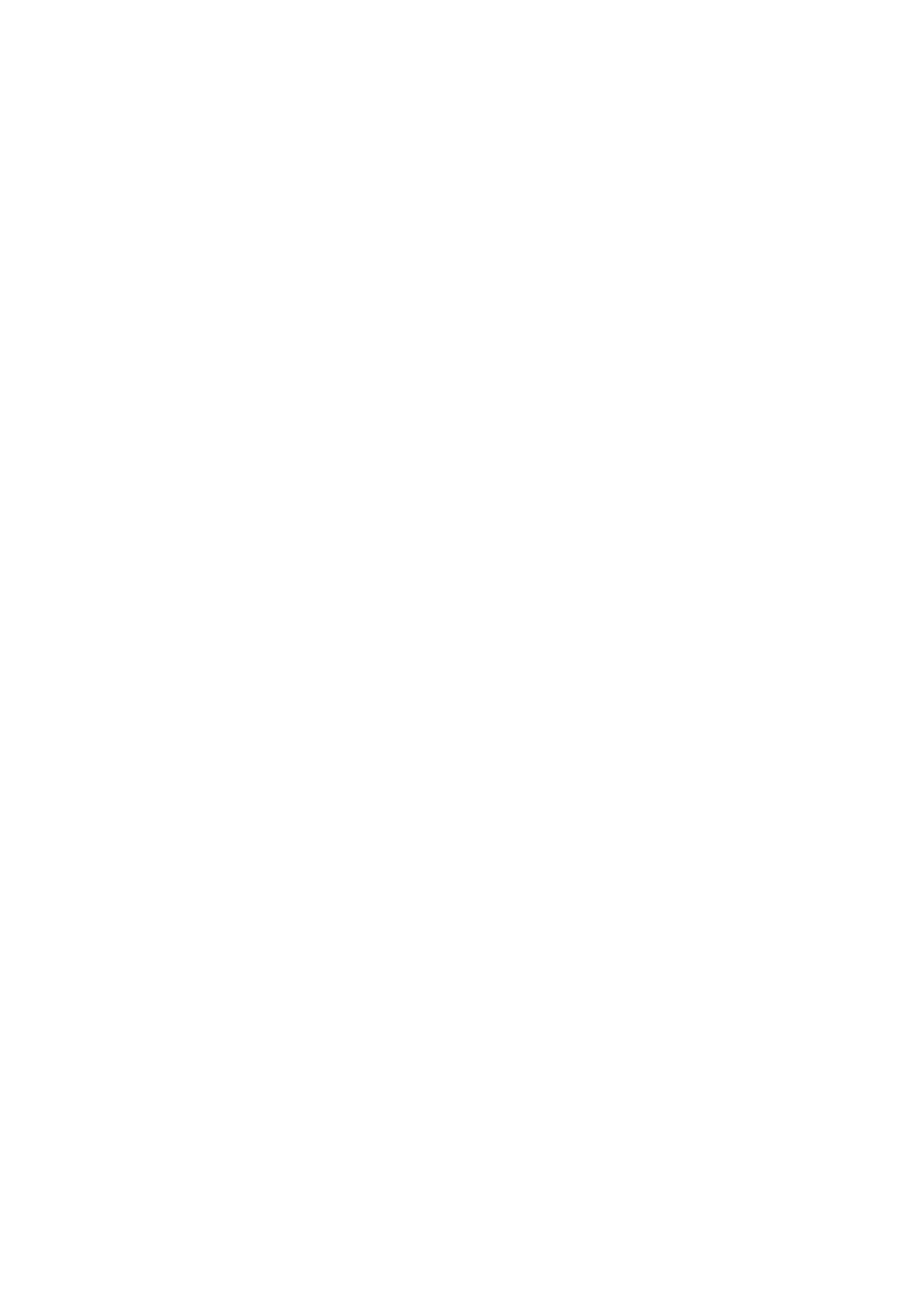## **1 AEMO's rule change request**

#### **1.1 The rule change request**

On 11 February 2016, AEMO made a request to the Australian Energy Market Commission (Commission) seeking to amend the definition of the term 'generating unit' in Chapter 10 of the National Electricity Rules (NER) and omit clause 2.2.1(b) of the NER.

#### **1.4 Background**

In order to participate in the NEM, a person must become registered in relation to the activity they wish to undertake in the market. Chapter 2 of the NER governs the eligibility for participation and the process by which parties can apply to AEMO to participate in the NEM, eg, generation.

Clause 2.2.1(e) of the NER sets out what a person must do to be eligible for registration as a Generator, specifically:

'*obtain the approval of AEMO to classify each of the generating units that form part of the generating system that the person owns, operates or controls, or from which it otherwise sources electricity…*'

Currently the phrase 'generating unit' is defined in Chapter 10 of the NER as:

'*The actual generator of electricity and all the related equipment essential to its functioning as a single entity*'.

A number of submissions to the AEMC's Discussion Paper on the Integration of Energy Storage commented on a lack of clarity regarding who could register as a Generator. At that time, the Commission noted that to the extent that there is any perceived ambiguity regarding the definition of 'Generator', any interested party could submit a rule change request to the AEMC for consideration.3

### **1.2 Rationale for the rule change request**

AEMO has received a number of inquiries from parties interested in participating in the NEM as 'Generators' who AEMO believes are ineligible for registration because the type of generation they are proposing does not fall within the current NER definition of a generating unit. This is discussed further in section 3.1.

Therefore, AEMO sought to clarify that the rules for eligibility for registration as a Generator are technology-neutral.4

<sup>3</sup> AEMC, *Integration of Storage*, Final Report, p. 22.

<sup>4</sup> Registration as a generator is currently only required for plant over 5MW, although AEMO has discretion about registration thresholds.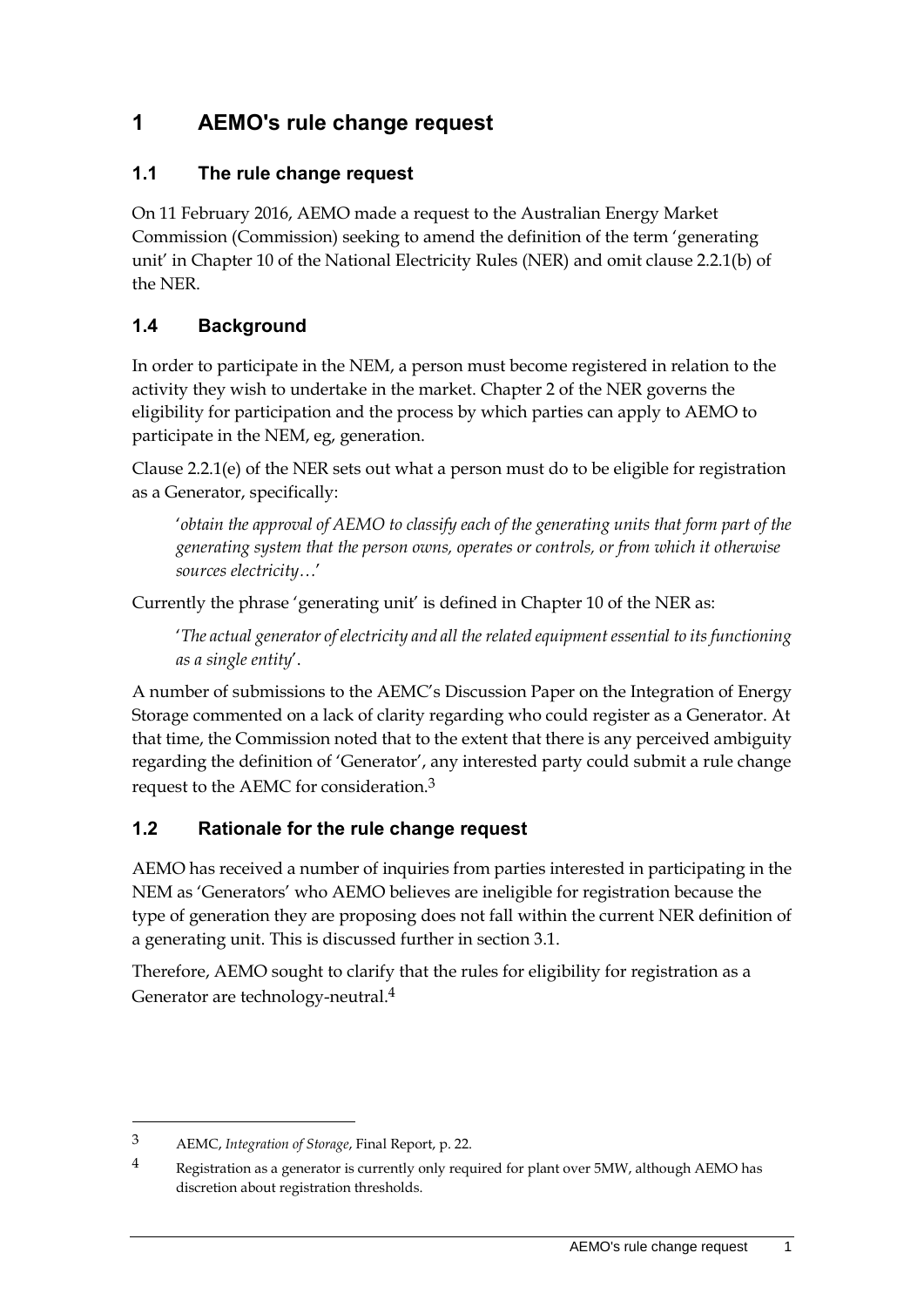### **1.3 Solution proposed in the rule change request**

The rule proponent proposed to resolve the issues referred to above by making a rule that would clarify that the rules for eligibility for registration as a Generator are technology-neutral. Under the proposed rule the definition of 'generating unit' in Chapter 10 of the NER would be amended as follows:

'*The actual generator of plant used in the production of electricity and all the related equipment essential to its functioning as a single entity*'.

In addition, under the proposed rule clause 2.2.1(b) would be deleted. Clause 2.2.1(B) states the following:

'*A person who otherwise supplies electricity to a transmission or distribution system may, on application for registration by that person in accordance with rule 2.9, be registered by AEMO as a Generator*'.

AEMO considered that clause 2.2.1(b) was not useful and had the potential to create confusion. It would not have assisted an applicant with non-conventional forms of generation to register as a Generator, as in order to register as a Generator, the applicant would still have had to classify its generating units under clause 2.2.1(e). This meant that the supply of electricity under clause 2.2.1(b) could only be carried out using a generating unit, which needed to conform to the definition in Chapter 10 of the rules.

AEMO considered that these proposed amendments to the rules would remove the unintended barrier to entry for non-conventional producers of electricity, supporting technological and process neutrality. The merits of each application for registration as a Generator would then be assessed on the basis of operational and market considerations, as required by the NER.

#### **1.5 Commencement of rule making process**

On 14 April 2016, the Commission published a notice under section 95 of the National Electricity Law (NEL) advising of its intention to commence the rule making process and the first round of consultation in respect of the rule change request. A consultation paper identifying specific issues and questions for consultation was also published with the rule change request. Submissions closed on 12 May 2016.

The Commission received seven submissions on the rule change request. They are available on the AEMC website<sup>5</sup>. A summary of the issues raised in submissions and the Commission's response to each issue is contained in Appendix [A.](#page-12-0)

The Commission was of the view that the rule change request was a request for a non-controversial rule. Accordingly, the Commission intended to expedite the rule change request under section 96 of the NEL, subject to any written requests not to do so. The closing date for receipt of written requests was 28 April 2016. None were received. Accordingly, the rule change request was considered under an expedited process under section 96 of the NEL.

1

<sup>5</sup> www.aemc.gov.au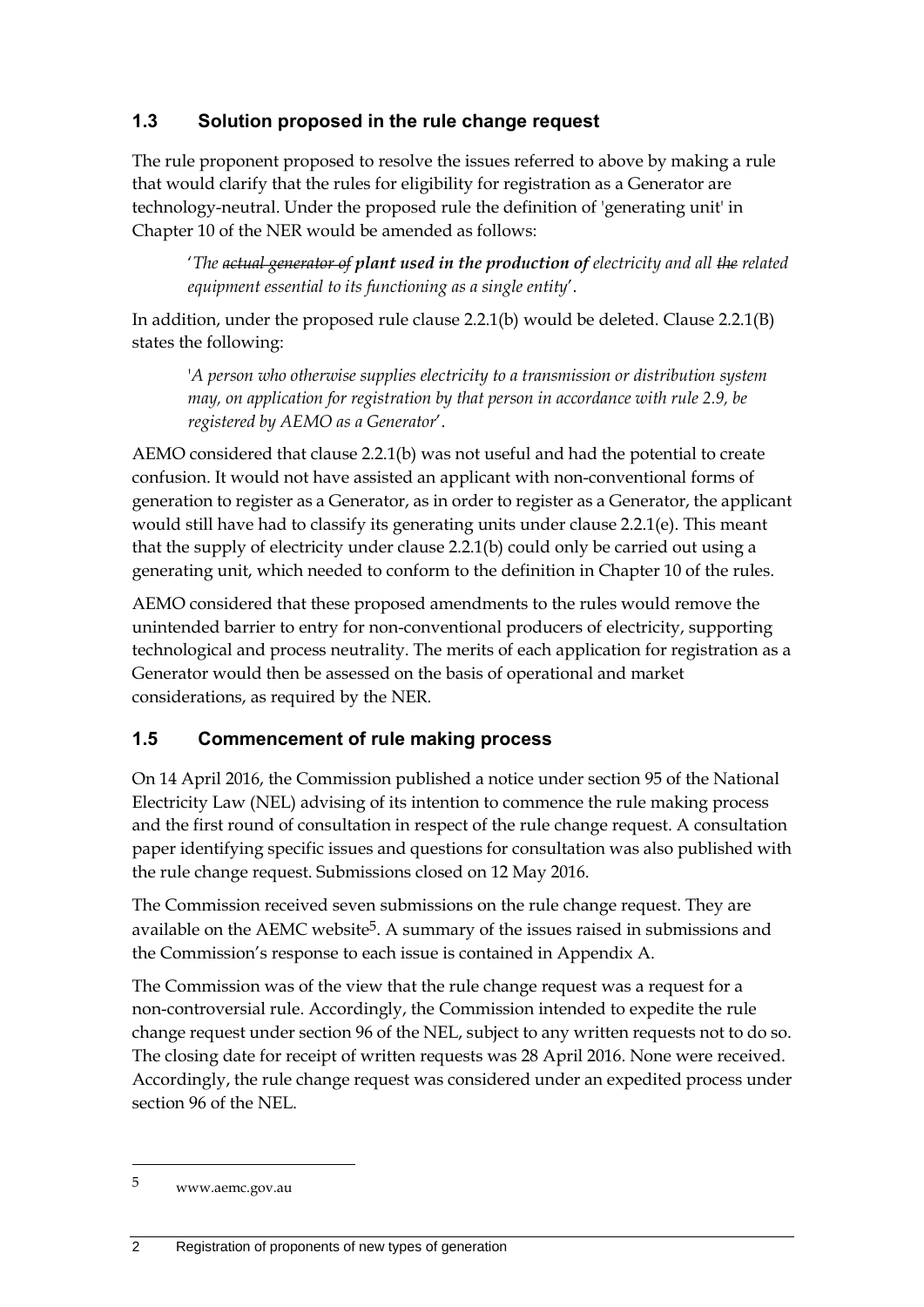## **2 Final rule determination**

#### **2.1 Commission's determination**

In accordance with section 102 of the NEL the Commission has made this final rule determination in relation to the rule proposed by AEMO. In accordance with section 103 of the NEL the Commission has determined to make the rule proposed by AEMO. The Commission's reasons for making this final rule determination are set out in section [3.1.](#page-8-0)

The *National Electricity Amendment (Registration of proponents of new types of generation) Rule 2016 No. 4.* (rule as made) is published with this final rule determination. The rule as made commences on 26 May 2016. The rule as made is the same as the rule proposed by the Rule Proponent. Its key features are described in section [3.2.](#page-8-1)

#### **2.2 Commission's considerations**

In assessing the rule change request the Commission considered:

- the Commission's powers under the NEL to make the rule;
- the rule change request;
- submissions received during consultation; and
- the Commission's analysis as to the ways in which the proposed rule will or is likely to, contribute to the achievement of the National Electricity Objective (NEO).

#### **2.3 Commission's power to make the rule**

The Commission is satisfied that the rule as made falls within the subject matter about which the Commission may make rules. The proposed rule is within the matters set out in s. 34 of the NEL, as it is related to regulating the operation of the national electricity market; and the operation of the national electricity system for the purposes of the safety, security and reliability of that system.

### **2.4 Rule making test**

Under section 88(1) of the NEL the Commission may only make a rule if it is satisfied that the rule will, or is likely to, contribute to the achievement of the NEO. This is the decision making framework that the Commission must apply.

The NEO is set out in section 7 of the NEL as follows:

"The objective of this Law is to promote efficient investment in, and efficient operation and use of, electricity services for the long term interests of consumers of electricity with respect to:

- (a) price, quality, safety, reliability and security of supply of electricity; and
- (b) the reliability, safety and security of the national electricity system."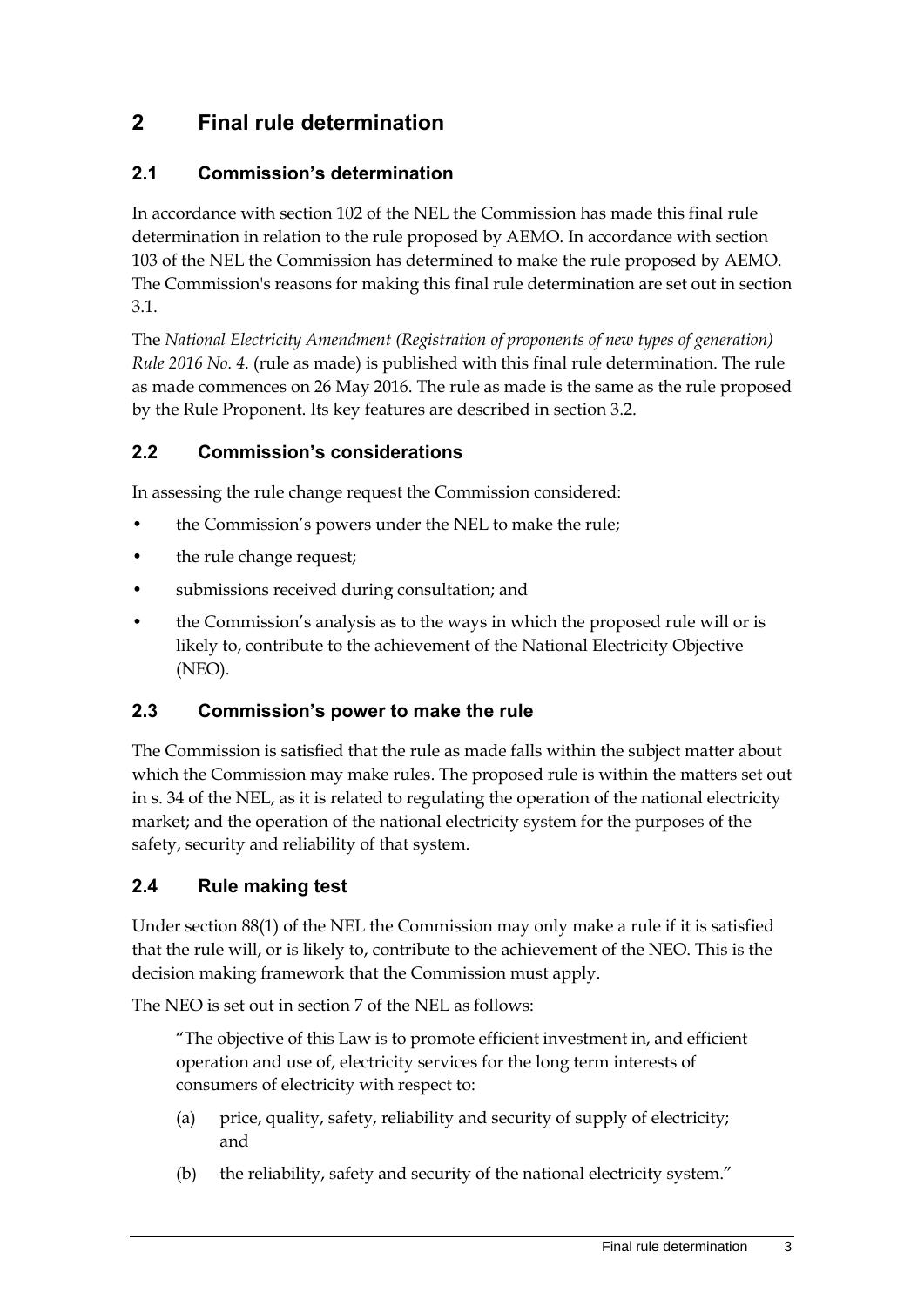Under section 91(8) of the NEL, the Commission may only make a rule that has effect with respect to an adoptive jurisdiction if it is satisfied that the rule is compatible with the proper performance of the AEMO's declared network functions. The rule is compatible with AEMO's declared network functions because it does not affect AEMO's performance of those functions.

### **2.5 Assessment framework**

For the rule change request, the Commission considers that the relevant aspect of the NEO is promoting efficient investment in electricity services with respect to the price, reliability and security of supply of electricity and the national electricity system.<sup>6</sup>

To give effect to the NEO, the following principles have been used to guide the assessment of this rule change request:

- **Regulatory certainty and clarity**: regulatory certainty supports confidence in markets and supporting regulatory arrangements. For market participants, confidence in regulatory arrangements may encourage them to actively participate and invest in the market, which promotes efficiency.
- **Technological neutrality**: regulation should be technologically neutral. There should be no bias or barrier towards any particular technology in the registration process.
- **Unintended consequences**: the assessment of this rule change request has considered whether changes to the rules may generate unintended consequences.

#### **2.6 Summary of reasons**

Having regard to the issues raised in the rule change request, the Commission is satisfied that the rule as made will, or is likely to, contribute to the achievement of the NEO because:

- The rule will support **regulatory certainty**, by clarifying that non-conventional producers of electricity (that is, owners of plant that does not convert mechanical to electrical energy) can apply to register as Generators.
- The rule will support **technological neutrality**, by removing an unintended barrier to entry for non-conventional producers of electricity.
- There are unlikely to be **unintended consequences** from the rule being made.

 $6$  Under section 88(2), for the purposes of section 88(1) the AEMC may give such weight to any aspect of the NEO as it considers appropriate in all the circumstances, having regard to any relevant MCE statement of policy principles.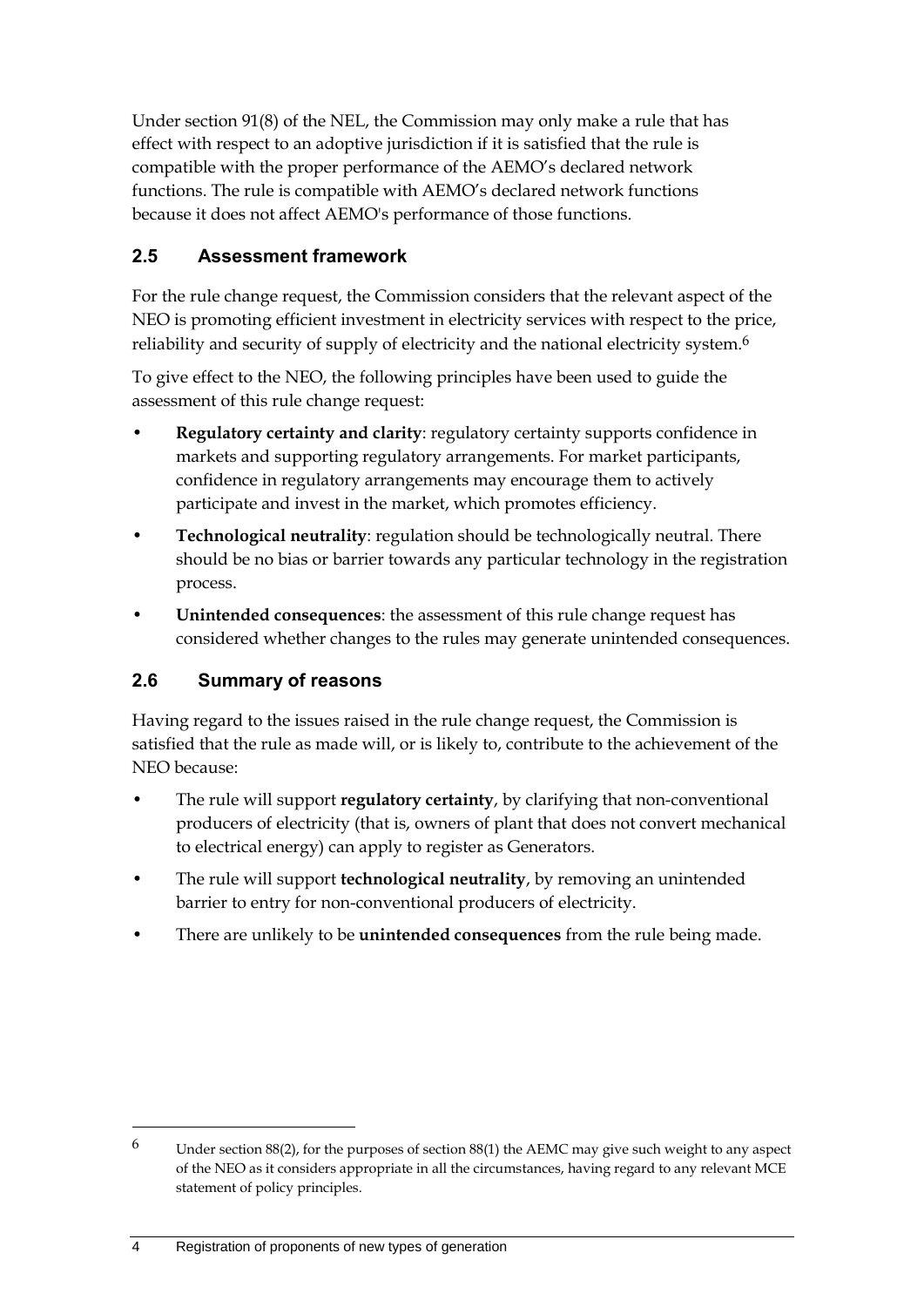## **3 Commission's assessment and decision**

### <span id="page-8-0"></span>**3.1 AEMO's view**

AEMO considers that making the proposed rule will, or is likely to, contribute to the achievement of the NEO by promoting efficient investment in electricity services with respect to the price, reliability and security of supply of electricity and the national electricity system. The purpose of the proposed rule is to clarify that the rules for eligibility for registration as a Generator are technology-neutral.

Specifically, AEMO is concerned the current definition of a 'generating unit' as set out in the rules excludes forms of generation which do not convert mechanical energy into electrical energy, such as solar PV and battery storage.

The word 'generator' as used in the context of the definition of generating unit is not defined in the NER (although the term Generator is defined).

The word 'generator' is commonly used by industry participants when referring either to the plant used to generate electricity or the owner/operator of that plant. For this reason, AEMO considers that a Court may find it difficult to arrive at a 'common' meaning of the term 'generator' and therefore may resort to a dictionary to determine the meaning of the term.

The Macquarie Dictionary, commonly used for statutory interpretation in Australia, defines a generator as:

#### *'a machine which converts mechanical energy into electrical energy'*.

Given this, AEMO is of the view that currently, plant that does not convert mechanical energy to electrical energy are not "generating units" within the meaning of the NER and therefore the owners and operators of this plant are ineligible for registration as Generators. This creates an unintended barrier to entry for operators of non-conventional electricity generation eg, a solar PV or battery storage system that converts chemical energy to electrical energy.

### <span id="page-8-1"></span>**3.2 Stakeholder views**

<u>.</u>

All stakeholders supported the proposed amendments to the definition of 'generating unit' in Chapter 10 and the deletion of clause 2.2.1(b) of the NER, in order to achieve technological neutrality.7

However, Ergon and Energex expressed concern that the amended definition would automatically capture non-conventional generation technologies such as batteries, with the unintended consequence that such technologies would only be able to be used as generators.8 Similarly, the ENA noted that while storage may be employed as a

<sup>7</sup> See submissions on the Consultation Paper: Ergon Energy, pp. 1-2; Energex, p. 1; ENGIE, pp. 1-2; ENA, p. 1, Stanwell, p. 1; AER, p. 1; AGL, p. 1.

<sup>8</sup> See AGL submissions on the Consultation Paper, p. 1.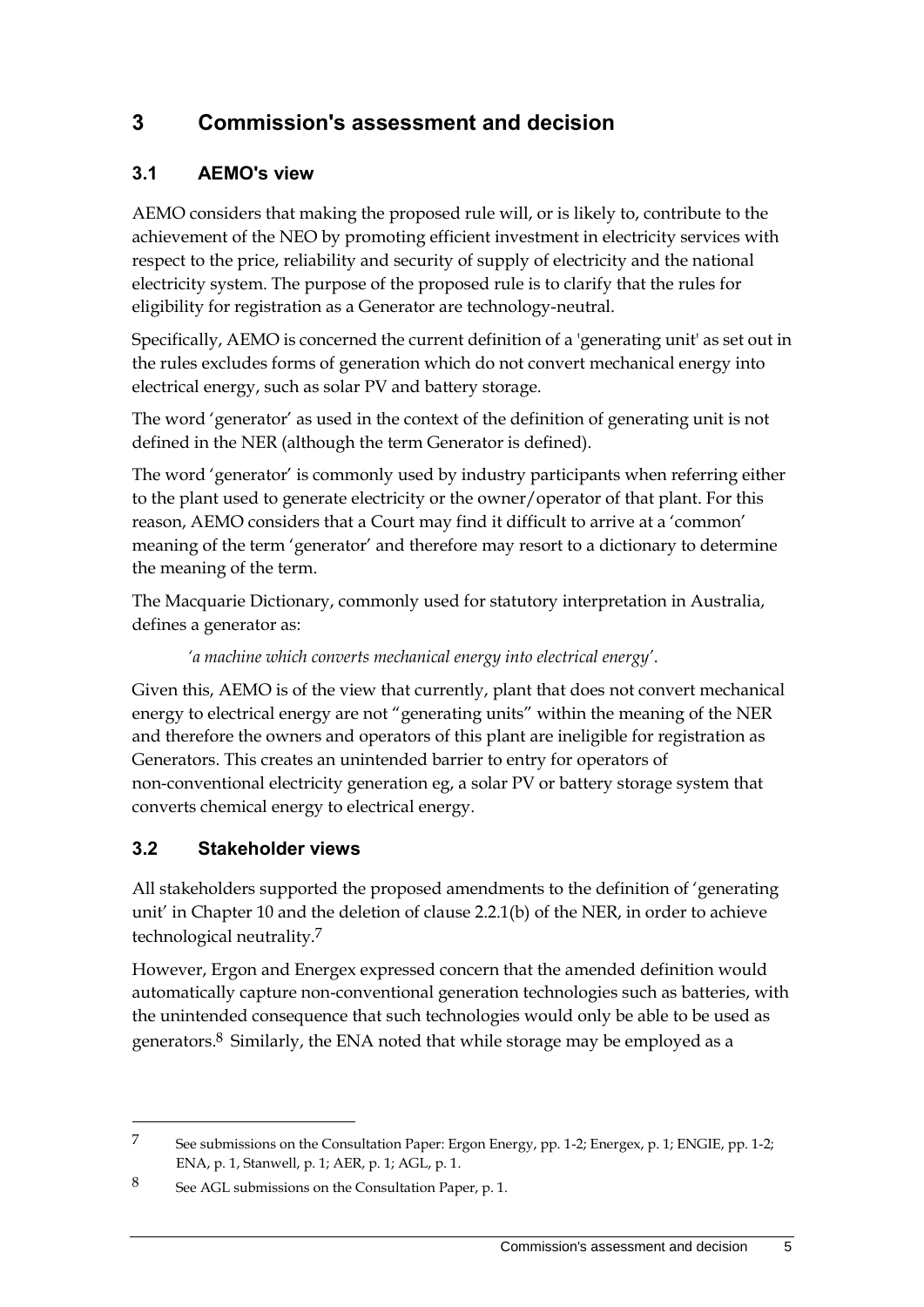generating unit to produce electricity and participate in the NEM, this is not its only potential function.9

#### **3.3 Analysis and conclusion**

#### **3.3.1 Regulatory certainty**

The Commission agrees with AEMO that the rule will promote regulatory certainty by clarifying that owners and operators of non-conventional plant are eligible for registration as Generators.

### **3.3.2 Technological neutrality**

The current definition of 'generating unit' may act to prevent some emerging technologies from being registered as Generators. This in turn will prevent them from competing in the wholesale market.

Making it clear that proponents of non-conventional generation are eligible to participate in the NEM as Generators, will increase the amount of generation, and so will support competition in the wholesale market, resulting in more efficient investment outcomes. An increase in sources of Generator bids may also result in more efficient dispatch solutions.

An increase in the variety of sources of generation in the NEM may also drive more efficient investment in networks. The need for investment in network augmentation is likely to reduce if more non-conventional, distributed generation is installed and so non-network alternatives can be pursued.

### **3.3.3 Unintended consequences**

The Commission does not foresee any unintended consequences arising from this rule. No stakeholder groups will be negatively impacted. The cost of implementing the rule will be negligible (changes to registration guide and forms). On the other hand, the cost of not implementing the proposed rule may be substantial, as AEMO may not be able to address applications for registration from non-conventional generation.

In response to stakeholder concerns that battery storage would only be able to registered as generation, the Commission is of the view that a person seeking to participate in the NEM using a storage device should be registered according to the activities that the person intends to perform in the NEM using that device. Any system that exports electricity to the grid (ie, where there is an inverter that has been used to connect the relevant unit to the grid) is a generating system, and the owner/operator of that system should be registered as a Generator, subject to any applicable exemptions in the registration framework. This rule change makes it clear that AEMO can register the owners and operators of battery storage as Generators.

<sup>9</sup> See ENA submission on the Consultation Paper, pp. 1-2. For example, storage may provide energy arbitrage, spin/non-spin reserve, frequency regulation, voltage support and black start capability for the system operator.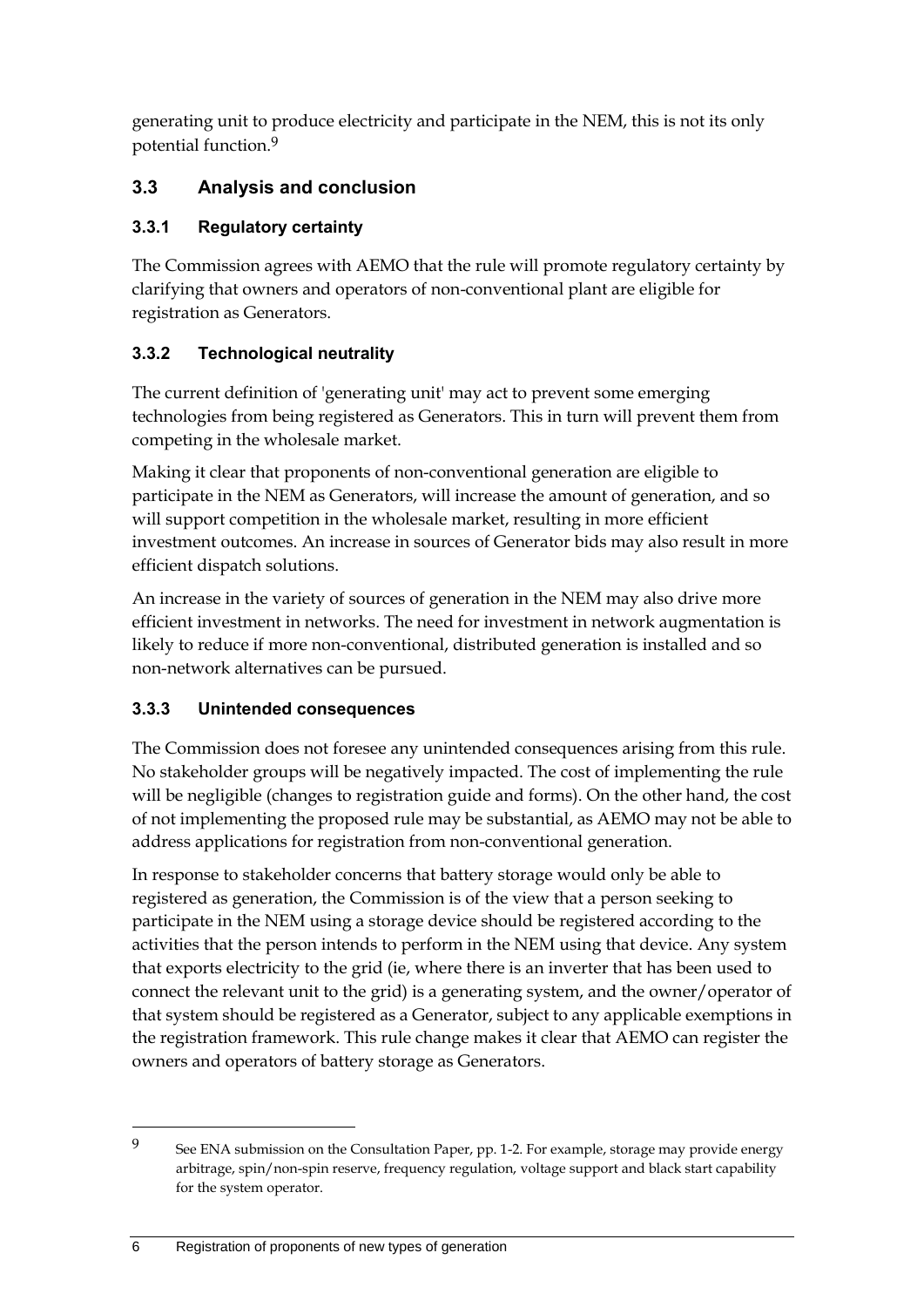The Commission acknowledges that there is a separate issue about whether one device can be registered to perform more than one activity in the NEM (for example, whether a participant can register a facility as both a market generating unit and a market load). The question of whether a facility or device can be registered to perform more than one activity in the NEM is a separate issue and out of the scope of this rule change. In the Integration of Storage report, the Commission set out that registering the operator of a storage device as both a generator and a market customer is feasible and can occur under the current rules. Therefore, the Commission concluded that no amendment to the rules in this respect was necessary. The Commission did, however, note that a number of practical issues would need to be clarified, and understands that AEMO is currently working through these issues.10

#### **3.3.4 Conclusion**

<u>.</u>

The rule proposed would clarify that the rules for eligibility for registration as a Generator in the NEM are technology and process neutral. It is unlikely to have any negative impacts or unintended consequences – the most likely outcome is 'business as usual', with AEMO continuing to register both conventional and non-conventional sources of generation subject to operational and market considerations, as required by the NER. Therefore, the Commission considers that amending the definition of a generating unit in the NER would contribute to the achievement of the NEO, and has determined that the rule be made as proposed.

<sup>10</sup> Indeed, Engie notes that "there is still an open question of whether battery storage should be registered as a generator or a load or both, but before this question can be progressed, it is still important that the current requirement that generators convert mechanical power into electrical power be amended". See Engie submission on the Consultation Paper, p. 2.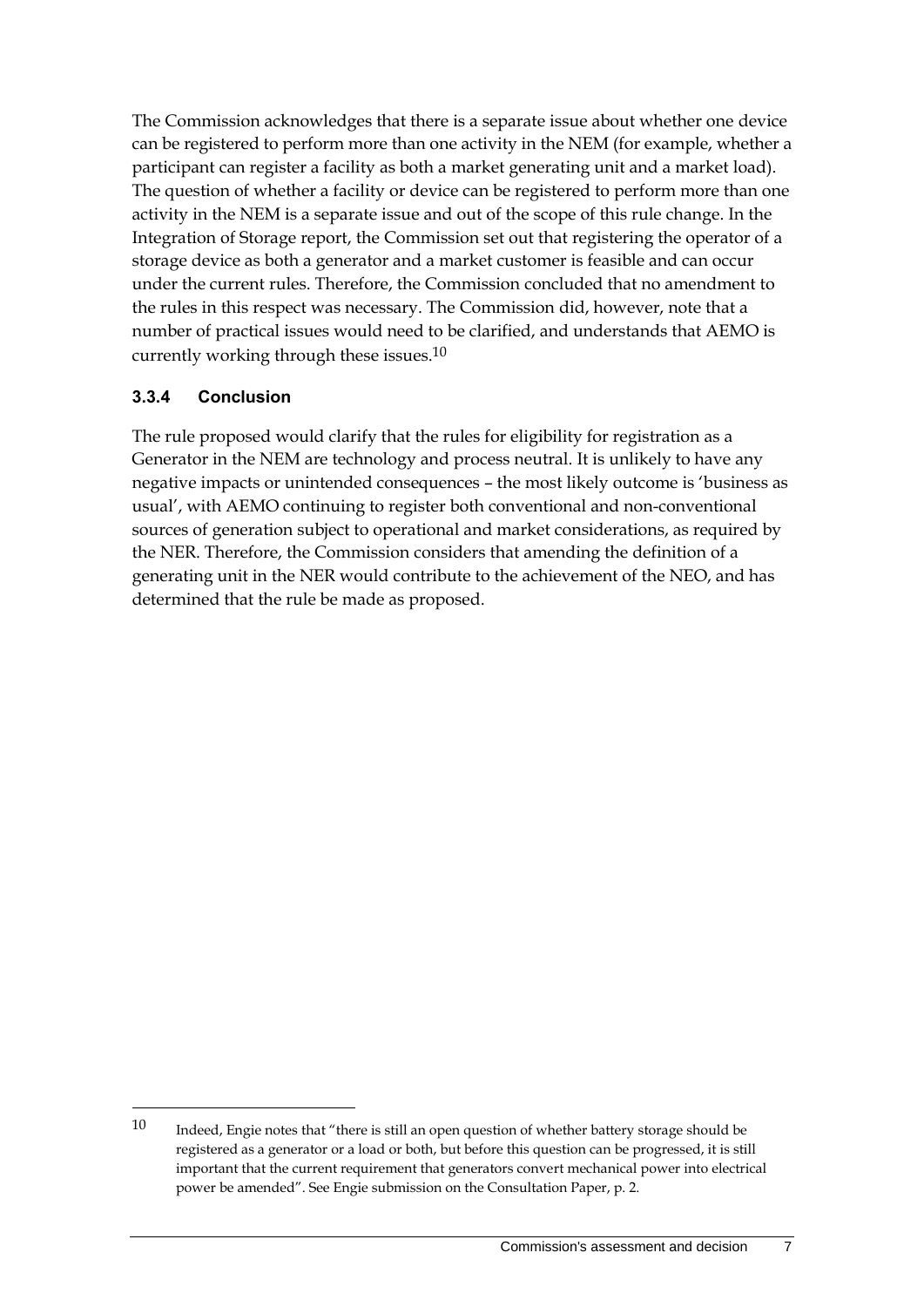## **Abbreviations**

| AEMC       | <b>Australian Energy Market Commission</b> |
|------------|--------------------------------------------|
| AEMO       | Australian Energy Market Operator          |
| MCE        | Ministerial Council on Energy              |
| NEL.       | National Electricity Law                   |
| <b>NEO</b> | National Electricity Objective             |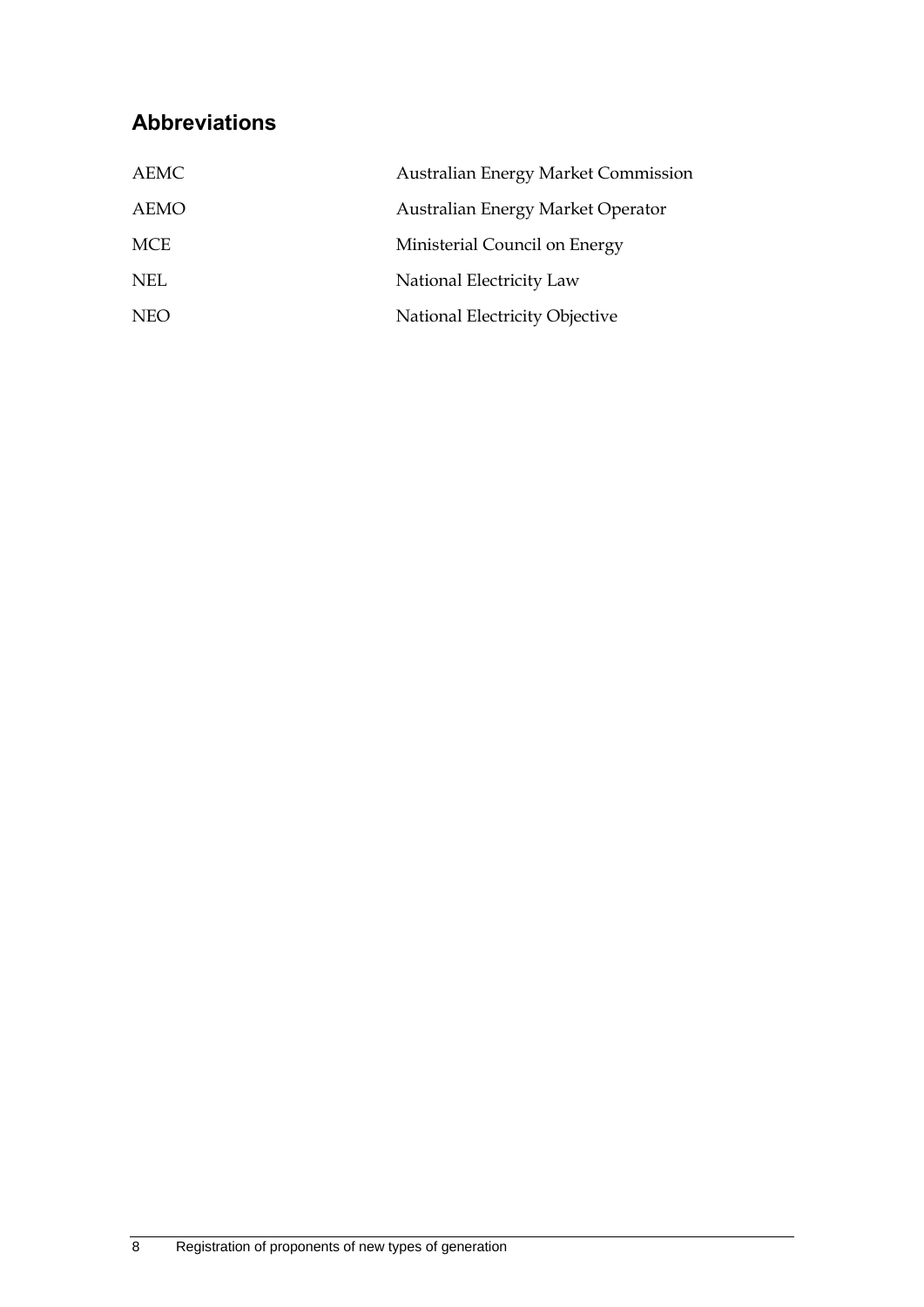## **A Summary of issues raised in submissions**

| <b>Stakeholder</b> | <b>Issue</b>                                                                                                                                                                                                                                                                                                                                   | <b>AEMC response</b>                                                                                                                                                                                                                                                                                                                                                                                                                                                                |
|--------------------|------------------------------------------------------------------------------------------------------------------------------------------------------------------------------------------------------------------------------------------------------------------------------------------------------------------------------------------------|-------------------------------------------------------------------------------------------------------------------------------------------------------------------------------------------------------------------------------------------------------------------------------------------------------------------------------------------------------------------------------------------------------------------------------------------------------------------------------------|
| AGL                | AGL, while supporting the concept of technology<br>neutral regulation, argued that the definition of<br>'Generator' in the NER is already sufficiently broad.<br>pointing out that AEMO has already registered the<br>Nyngan/Broken Hill solar farm as a Generator in the<br>NEM.                                                              | While some facilities like the Nyngan/Broken Hill<br>solar farm have been registered as Generators,<br>AEMO noted in their rule change request <sup>11</sup> that it<br>considers that these types of parties are ineligible<br>for registration because the type of generation they<br>are proposing does not meet the rules definitions of<br>eligibility.                                                                                                                        |
| AGL                | AGL queried whether the proposed definition of a<br>generating unit with reference to plant that<br>'produces electricity' might exclude battery storage<br>systems, since in AGL's view these do not 'produce'<br>electricity, but rather store and discharge it.                                                                             | The Commission considers that the definition of<br>generating unit in the Rule as Made will not exclude<br>battery storage on the basis suggested by AGL.<br>This is because the AEMC considers that battery<br>storage produces electricity when it converts energy<br>stored in a chemical form into electrical energy.                                                                                                                                                           |
| Stanwell           | Stanwell, while also supporting the concept of<br>technological neutrality, asked the AEMC to<br>consider the increasing use of aggregation in the<br>NEM, particularly small generating units and<br>controllable storage devices which are eligible for<br>individual exemption and but which may be<br>aggregated and centrally controlled. | The Commission refers stakeholders to the<br>Integration of Energy Storage report. The<br>Commission and a number of stakeholders support<br>the ability for parties to aggregate the combined<br>capability of a number of storage devices behind the<br>meter, including selling electricity into the wholesale<br>market. However, it is unclear whether the rights<br>and obligations of the existing registration category<br>of small generation aggregator are suited to the |

<span id="page-12-0"></span><sup>11</sup> See AEMO, 'Rule change request – Registration of proponents of new types of generation', 2016